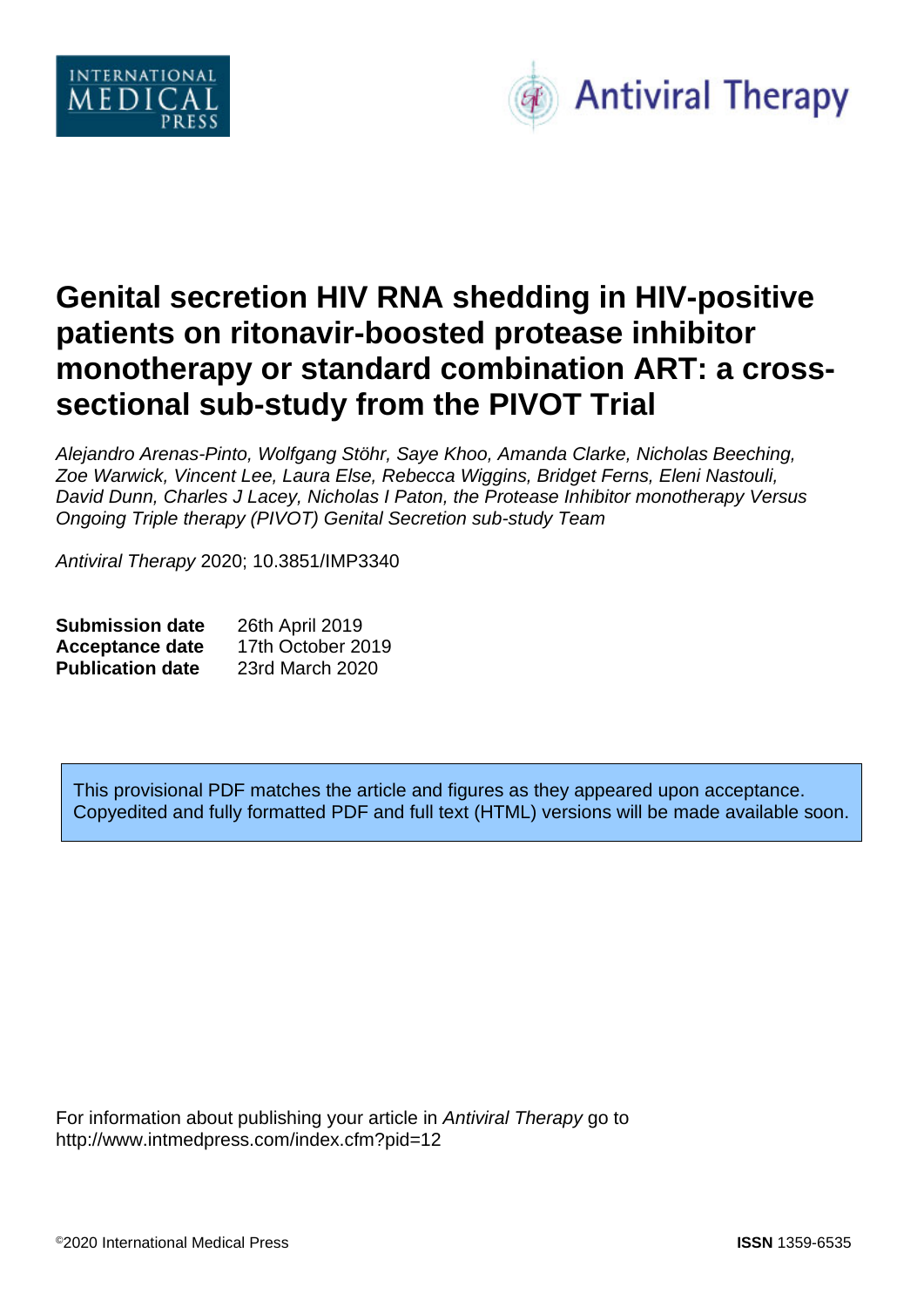# Short communication

# **Genital secretion HIV RNA shedding in HIVpositive patients on ritonavir-boosted protease inhibitor monotherapy or standard combination ART: a cross-sectional sub-study from the PIVOT Trial**

*Alejandro Arenas-Pinto1,2\*, Wolfgang Stöhr1, Saye Khoo3,4, Amanda Clarke5,6, Nicholas Beeching4, Zoe Warwick7, Vincent Lee8, Laura Else3, Rebecca Wiggins9, Bridget Ferns10, Eleni Nastouli10, David Dunn1,2, Charles J Lacey9, Nicholas I Paton<sup>1,11</sup>, the Protease Inhibitor monotherapy Versus Ongoing Triple therapy (PIVOT) Genital Secretion sub-study Team†*

1MRC-Clinical Trials Unit at UCL, London, UK

2UCL Institute for Global Health, London, UK

3Institute of Translational Medicine, University of Liverpool, Liverpool, UK

4Royal Liverpool University Hospital, Liverpool, UK

5Brighton & Sussex University Hospitals NHS Trust, Brighton, UK

6Sussex Medical School, Brighton, UK

7Derrifor Hospital, Plymouth, UK

8Manchester Royal Infirmary, Manchester, UK

9York Biomedical Research Institute, University of York, York, UK

<sup>10</sup>Department of Virology, University College London Hospitals NHS Foundation Trust, London, UK

11Yong Loo Lin School of Medicine, National University of Singapore, Singapore

\*Corresponding author e-mail: a.arenas-pinto@ucl.ac.uk

†The members of the PIVOT Genital Secretion sub-study Team are listed in the Acknowledgements section

# **Abstract**

**Background: Protease inhibitors (PI) have relatively low penetration into the genital tract, raising concerns about the potential for genital HIV-RNA shedding in patients taking PI-based regimens, particularly PI monotherapy (PImono).**

**Methods: We measured HIV-RNA and PI drug concentrations in samples of semen; cervico-vaginal and rectal mucosa secretions; and plasma in patients after 48-96 weeks on PImono or standard triple therapy.**

**Results: A total of 85 participants were recruited. Of the 43 participants on PImono (70% on Darunavir (DRV)/ritonavir (r)), 3 had detectable virus in semen or vaginal secretions (all below quantification limit), and none in rectal mucosa or plasma. Among those taking triple therapy, 5 had detectable virus in semen**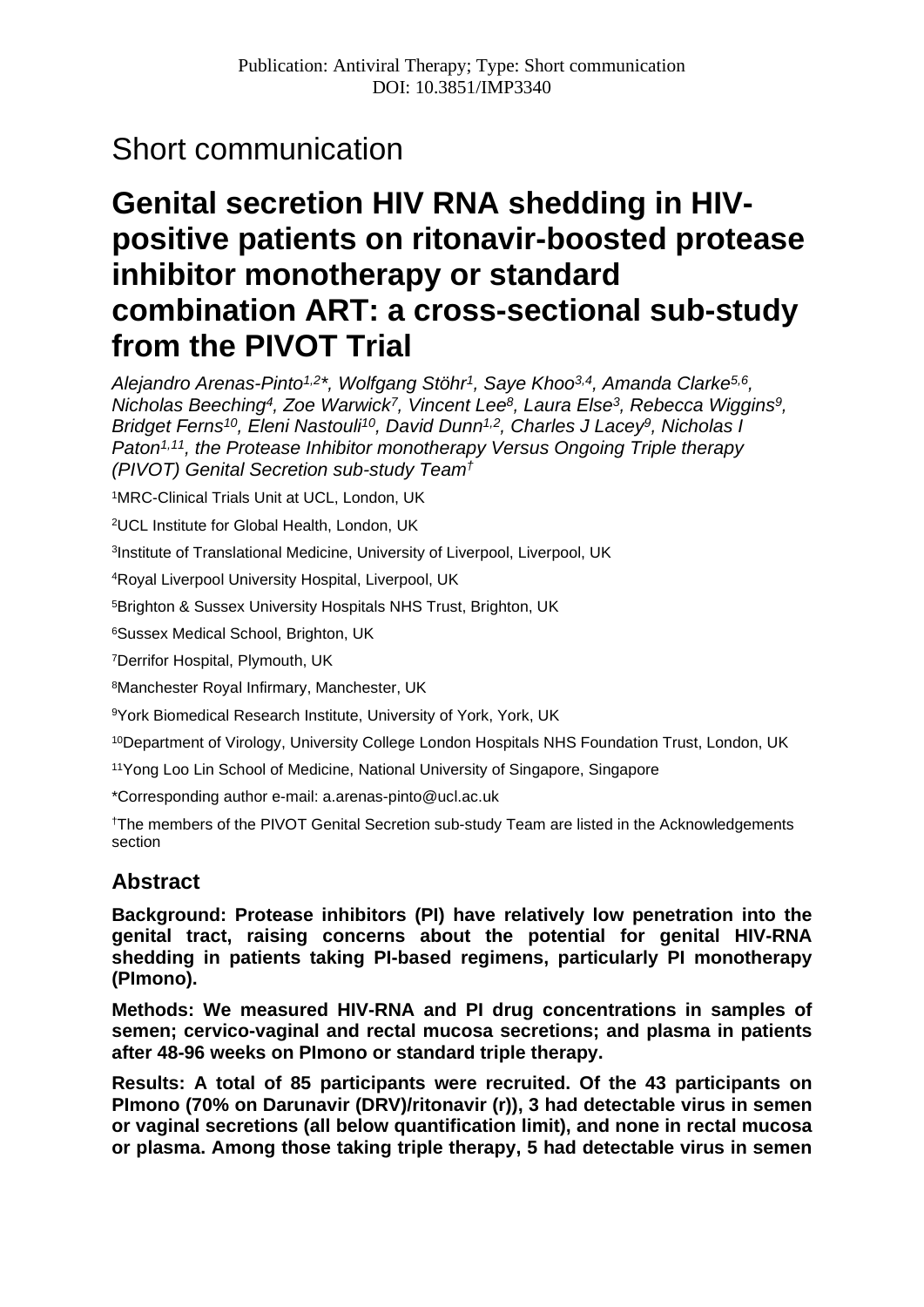**or vaginal secretions (HIV-RNA >50 copies/ml in one), none in rectal mucosa, and one in plasma.**

**The median (IQR) concentration of darunavir and atazanavir in semen (659.7 (339 – 1089) and 128.8 (63 – 368) ng/mL respectively) and cervico-vaginal samples (2768 (312 – 7879) and 1836 (359 – 3314) ng/mL respectively) exceeded their protein adjusted median inhibition concentration (MIC50). Darunavir (DRV) concentration in rectal secretions showed higher variability compared to concentration in the other sites, with particularly high rectal secretion/blood ratios (median 8.4; IQR 2.6 – 68.7:1).**

**Conclusions: We found no substantive evidence of HIV shedding in patients taking PI monotherapy, suggesting that protease inhibitors provide adequate control of virus in the genital compartment and are unlikely to lead to ongoing sexual transmission.**

Accepted 17 October 2019, published online 23 March 2020.

# **Introduction**

Monotherapy with ritonavir boosted protease inhibitors (PI-mono) has been investigated as a treatment simplification strategy in effectively suppressed HIV-positive patients and shown to be safe with regular viral load monitoring and prompt reintroduction of combination therapy when needed [1-3]. Although most patients on PI-mono maintain effective viral suppression in blood plasma, concerns have been expressed about the possibility of occult viral replication in the genital tract because of the relatively poorer penetration of some PIs into semen [4,5] or cervico-vaginal secretions [6,7] particularly in the absence of any other effective drug.

To investigate the frequency of HIV-RNA shedding in genital secretion in patients randomised to ritonavir-boosted PI-mono compared with continuing on standard triple combination ART we conducted a cross-sectional study in a sub-set of patients taking part in a large clinical trial [1].

# **Methods**

# **Sub-study population**

Participants were taking part in the PIVOT trial (n=587) in which HIV positive adults taking standard combination anti-retroviral therapy (ART) with no history of virological failure were randomised to either to continue on ongoing triple therapy (OTT) or to be switched to ritonavir-boosted PI-mono and followed up for a median of 44 months [1,8]. Treatment was open label. Study participants from both randomisation arms were invited to join this sub-study at either week 48 or 96 after randomisation. At the sub-study visit, participants were asked about symptoms associated with sexually transmitted infections (STI) and screened for these if appropriate according to standard clinical pathways at each site.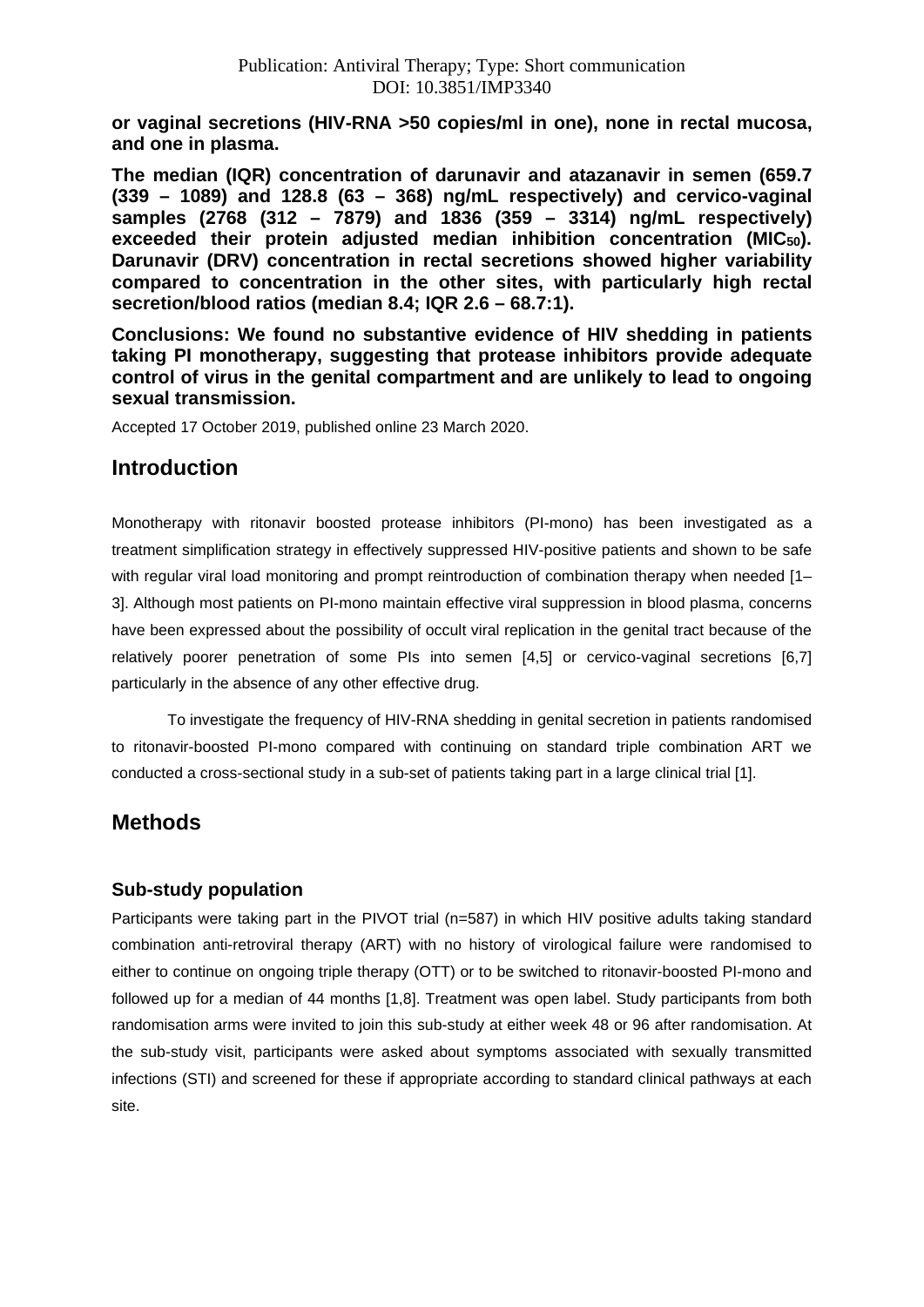#### **Samples collection, processing and analysis**

Semen samples were self-collected and processed within four hours of being produced. Cervico-vaginal (CCVS) and rectal mucosal secretion (RMS) samples were collected by research staff using Weck Cel® ophthalmic spears (Beaver-Visitec International, Inc., Waltham, MA, USA), placed in prefilled vials with RNAlater (Ambion, Inc. Foster City, CA USA) and phosphate buffered saline (PBS) (Sigma-Aldrich, Gillingham. UK), and stored at -80°C for batch testing at the end of the main study period (Supplemental table 1). A plasma sample was also drawn at the same sub-study visit for immediate HIV-RNA testing and storage.

HIV-RNA was measured in semen, cervico-vaginal and rectal secretion samples at the University College London Hospital virology laboratory, using an in-house developed real-time PCR method that had previously been validated for the type of samples tested in this sub-study (Supplemental table 2). Plasma HIV-RNA was measured using standard tests at each clinical site. All samples with detectable HIV-RNA, even if below the accurate level of quantification for the method were tested for genotypic drug resistance.

Concentration of PIs in semen, CVS, RMS and in stored plasma samples was measured at the Bioanalytical Facility, University of Liverpool using high performance liquid chromatography–mass spectrometry [9]. Drug levels were expressed as median and ranges, as well as a genital/rectal:plasma ratio.

The sub-study was approved by the Cambridgeshire 4 Research Ethics committee.

# **Results**

85 participants were recruited (43 on PI-mono; 67 male; median age 46 years). Demographic characteristics were similar between treatment groups (Table). In the 42 on triple therapy, 25 (60%) were taking non-nucleoside reverse transcriptase inhibitor (NNRTI)-based combination ART. In addition to CVS, 4 of the 18 female participants (22%) also provided RMS (Table). No participants reported urethral or rectal discharge; two reported vaginal discharge (both on PI-mono). Of the 50 screened for STIs, two had genital warts (PI-mono), two genital ulcers of unknown aetiology (triple therapy), one urethral gonorrhoea (PI-mono), one acute syphilis (PI-mono) and two HSV infection (1 PI mono, 1 triple therapy).

#### **Virology data**

Of the 57 semen samples obtained, HIV-RNA was detectable in 5 (8.8%; 2 PI-mono, 3 triple therapy) but below the limit for quantification. HIV-RNA was <50 copies/ml in all paired plasma. Of the 18 CVS samples obtained, HIV-RNA was detectable in 3 (16.7%; 2 triple therapy) but only one of these (triple therapy) was above quantification level (118 copies/mL). HIV-RNA in the paired plasma sample from that participant was 56 copies/mL, but was <50 copies/ml in the other two participants. The participant with detectable HIV-RNA in CVS was receiving abacavir/lamivudine/efavirenz and had no symptoms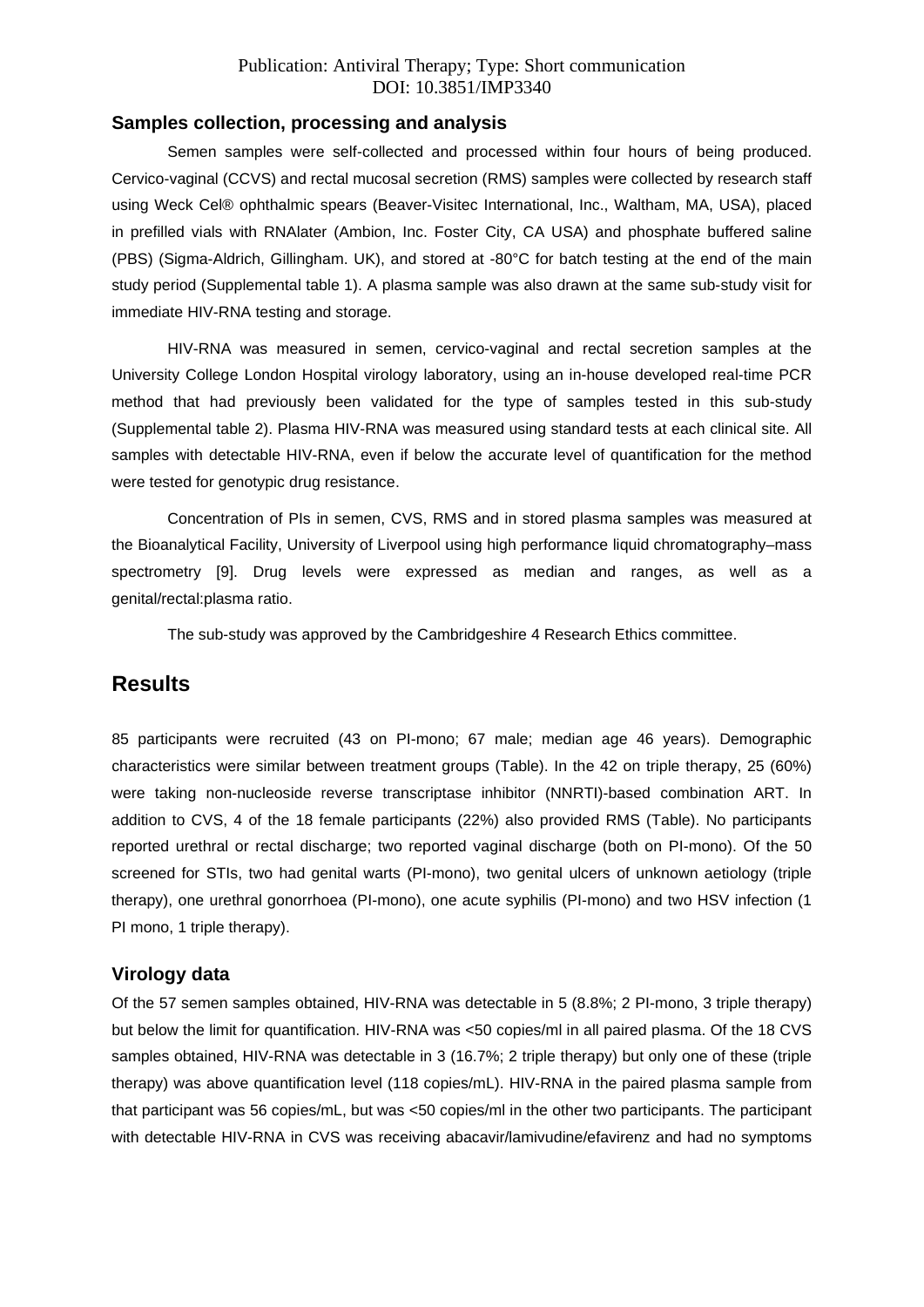suggestive of any STI. Without any ART change her HIV-RNA in plasma was <50 copies/mL at the following study visit.

All 61 RMS samples had undetectable HIV-RNA levels and all but one of the paired plasma samples from these participants also had HIV-RNA <50 copies/ml. The only participant with detectable plasma HIV-RNA in this group was the same female participant with detectable HIV-RNA in CVS. Of the eight participants with detectable HIV-RNA in semen or CVS samples, only one (CVS) had an STI screen performed at the sub-study visit, which was negative.

Genotypic resistance testing was attempted in eight samples (5 semen and 3 CVS) with detectable HIV-RNA and sequencing was successful in four. The sequence from all semen samples was wild type; the sequence from one CVS sample showed E138A (on triple therapy; the same mutation was present in a plasma sample drawn five years earlier).

#### **Pharmacokinetic data**

PI concentration was measured in plasma samples from 54 participants on darunavir (DRV) or atazanavir (ATV). Of these, 12 female participants provided CVS samples, 9 were on DRV (all PIM) and 3 on ATV (all OTT). Of the 41 semen samples tested, 23 corresponded to participants on DRV (21/28 PIM) and 5 on ATV (all OTT). The concentration of darunavir (DRV) and atazanavir (ATV) in semen (median 659.7 ng/mL and 128.8 ng/mL respectively) and CVS (median 2768 ng/mL and 1836 ng/mL respectively) exceeded the DRV and ATV protein adjusted MIC<sub>50</sub> (Figure 1). PI concentration in RMS showed higher variability compared to concentration in the other sites, with DRV especially showing high rectal secretion/blood ratios (median 8.4; IQR 2.6 – 68.7:1).

Out of the three CVS with detectable HIV-RNA, only one was obtained from a participant on PI-mono (DRV/r). At week 48, this participant had HIV-RNA detectable below the quantification level of the assay but had DRV levels well above the MIC<sub>50</sub> in CVS in the study (38214 ng/ml). Of the five participants with detectable HIV-RNA in semen (below the level accurate quantification of the assay), only two were on PI-based ART, one on DRV/r monotherapy (drug levels not measured) and the other on ATV/r-based combination ART (drug levels in excess of MIC<sub>50</sub>). The median time between last ART dose and sub-study samples collection was 12.2 hours (IQR 3.8; 14.9) in participants taking DRV and 15.7 hours (IQR 7.0; 23.5) in those receiving ATV.

# **Discussion**

We found no evidence of substantive genital secretion HIV-RNA shedding in virologically suppressed HIV-positive patients on PI monotherapy, which is consistent with previous reports [10,11]. Indeed, the overall prevalence of detectable HIV-RNA (below the level accurate quantification of the assay) was low in genital secretion samples, regardless of treatment arm and/or presence of concurrent STI, a known risk factor for HIV-RNA rebound in the genital tract [12,13].

The participant with HIV-RNA above 50 copies/mL in both the cervico-vaginal secretions and plasma had very low viral load in both compartments (i.e. <200 copies/mL), but it was somewhat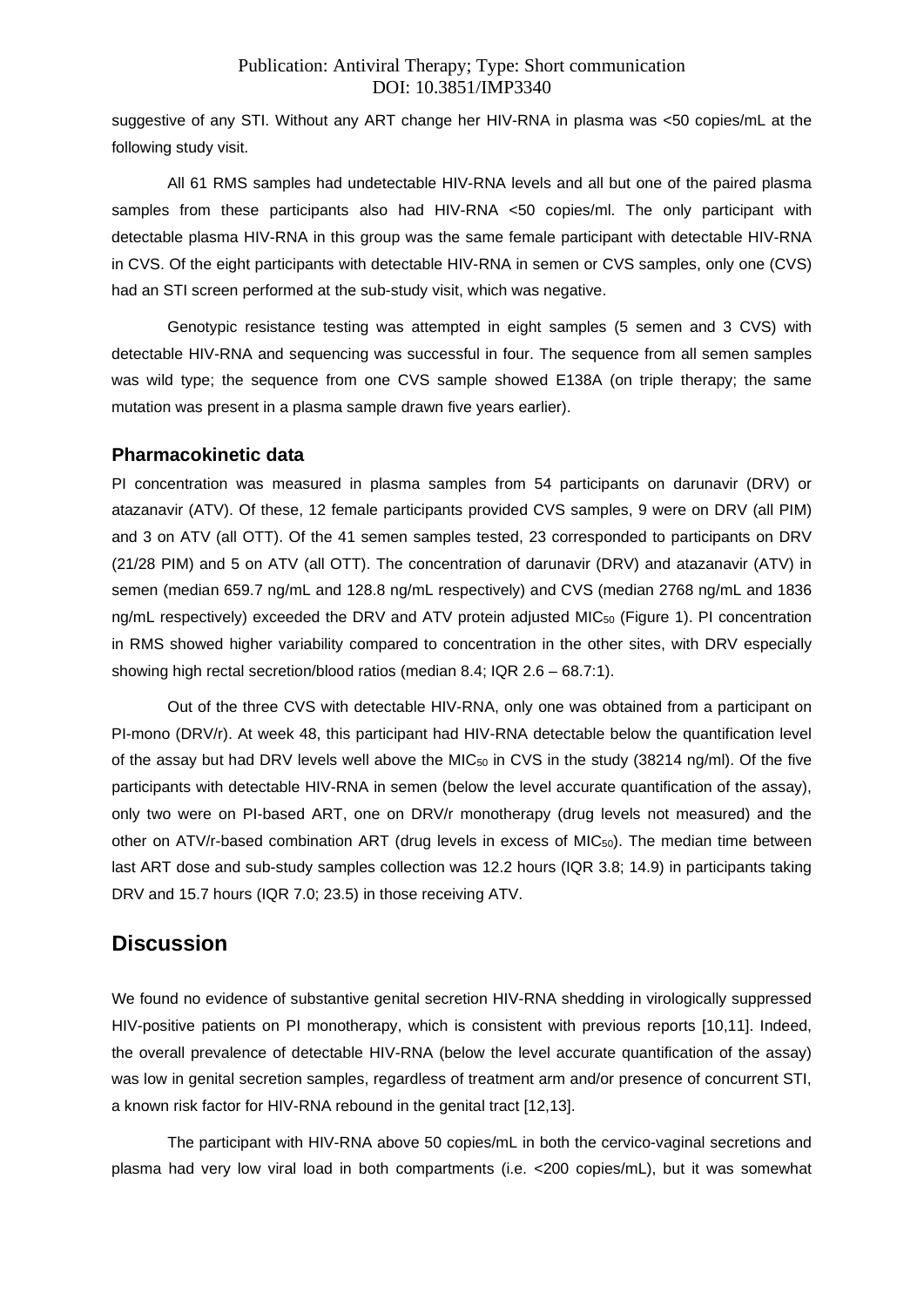higher in the genital tract than in plasma, which is also consistent, although at much lower level than previously reported [14]. Our results for DRV/ATV (corrected to ng/ml of volume) in CVS samples were consistent with the data from direct cervico-vaginal aspirates [6].

Anti-retroviral drug penetration in the genital tract seems to be drug rather than class dependent, but overall, PI tend to reach lower concentrations than other anti-retroviral drugs in the genital tract [15]. However among PIs, DRV exhibits the highest penetration rate to female genital tract [16]. In our study the concentration of DRV and ATV in genital/rectal samples were well above the  $MIC<sub>50</sub>$  in all cases but, we observed very high concentrations of DRV in rectal mucosa samples. This could either be due to high penetration of drug via the rectal mucosa or unabsorbed drug in the rectal lumen, as over 40% of DRV is eliminated unchanged in faeces [17]. Concentration of DRV in rectal tissue has been reported to be 2.3 to 2.7 fold higher than in plasma in HIV negative men [18].

Although done as part of a rigorously-conducted randomised controlled trial, the subgroup studied is small (less than 15% of trial participants) and the invasive nature of the sub-study may have resulted in some selection bias. However, the study was conducted at 12 large treatment centres across England and no obvious differences were found between those who participated in the substudy and those who did not. STI screening was not conducted in all participants but only in those symptomatic and that, may partially explain the relatively low STIs prevalence we identified compared with other similar populations [19] and this may also limit the generalisability of the findings. However, recent data suggest that rectal bacterial STI are not associated with HIV shedding in patients effectively suppressed on ART [20]. Furthermore, in the PIVOT trial, the initial rate of viral rebound on PI monotherapy was high (32%). This peaked at month nine, declining subsequently and stabilising at a much lower level by month 18 [21]. It is therefore possible that patients at highest risk of genital compartment rebound on PI monotherapy are likely to have been re-suppressed by re-induction with triple therapy by the time of the sub-study sampling. Sampling at an earlier time point may have revealed a higher proportion with detectable viral replication. However, shedding of virus in genital compartment may be episodic and relatively brief, so frequent repeat longitudinal sampling would be needed to detect this.

Despite the cross-sectional nature of this sub-study and its relative small sample size, its results show no excess genital secretion HIV-RNA shedding in virologically suppressed patients treated with ritonavir-boosted PI monotherapy as compared with combination ART, suggesting that PI monotherapy is unlikely to lead to ongoing sexual transmission. This may also apply to PI-based dual therapy combinations.

#### Acknowledgements

We thank all the patients and staff from all the centres participating in the PIVOT Genital secretions sub-study.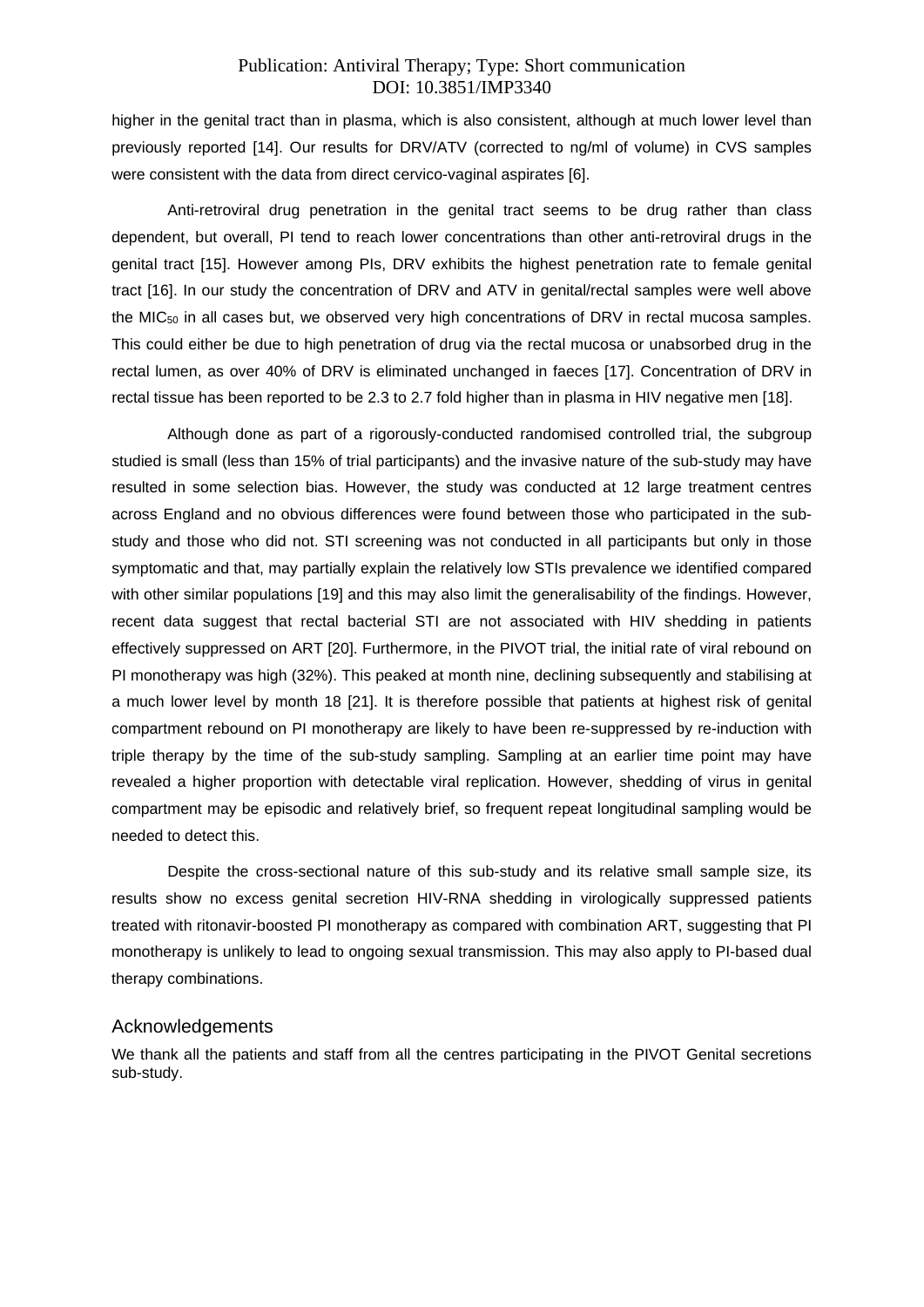## The PIVOT CNS sub-study Team are:

#### Participating Sites

Elton John Centre, Brighton: M Fisher, A Clarke, W Hadley, D Stacey. Mortimer Market Centre, London: L Haddow, I Williams, N De Esteban, P Pellegrino, A Arenas-Pinto. Royal Liverpool University Hospital, Liverpool: N Beeching, R Tamaklo, P Davies. St James' Hospital, Leeds: J. J Minton, J Calderwood. Royal Infirmary, Manchester, UK: V Lee, K Patel, R Howe. Royal Berkshire Hospital, Reading: F Chen, R Wilson, E Green, J Masterson. Avenue House Clinic, Eastbourne: K Aderogba, M Jones. Derriford Hospital, Plymouth: Z Warwick, S Price, S Read. North Middlesex University Hospital: J Ainsworth, A Waters. Harrogate District Hospital: F Martin, C Bennett. King's College Hospital, London: F Post, L Campbell, E Wandolo. York Teaching Hospital: C Lacey, S Douglas, S Russell-Sharpe, C Brewer.

## MRC Clinical Trials Unit at UCL

NI Paton, Ao Arenas-Pinto, W Stöhr, K Scott, D Dunn, K Sanders.

## PIVOT Trial Steering Committee

A Freedman (Chair), B Cromarty, D Mercey, S Fidler, E Torok, A Babiker, B Gazzard, C Orkin, N Paton.

## PIVOT Data Monitoring Committee

T Peto (Chair), D Lalloo, A Phillips and R James.

#### Disclosure statement

This analysis was funded by an unconditional scientific grant from Janssen Cilag Ltd. PIVOT was funded by the National Institute for Health Research Health Technology Assessment programme (project number 06/403/90). The views and opinions expressed herein are those of the authors and do not necessarily reflect those of the HTA programme, NIHR, NHS or the Department of Health. The authors declare no competing interests.

#### References

1. Paton NI, Stohr W, Arenas-Pinto A, *et al*. Protease inhibitor monotherapy for long-term management of HIV infection: a randomised, controlled, open-label, non-inferiority trial. *Lancet HIV* 2015; **2:**e417–e426.

2. Mathis S, Khanlari B, Pulido F, *et al*. Effectiveness of protease inhibitor monotherapy versus combination antiretroviral maintenance therapy: a meta-analysis. *PLoS One* 2011; **6:**e22003.

3. Arribas JR, Horban A, Gerstoft J, *et al*. The MONET trial: darunavir/ritonavir with or without nucleoside analogues, for patients with HIV RNA below 50 copies/ml. *AIDS* 2010; **24:**223–230.

4. Solas C, Lafeuillade A, Halfon P, Chadapaud S, Hittinger G, Lacarelle B. Discrepancies between protease inhibitor concentrations and viral load in reservoirs and sanctuary sites in human immunodeficiency virus-infected patients. *Antimicrob Agents Chemother* 2003; **47:**238–243.

5. van Leeuwen E, Ter Heine R, van der Veen F, Repping S, Beijnen JH, Prins JM. Penetration of atazanavir in seminal plasma of men infected with human immunodeficiency virus type 1. *Antimicrob Agents Chemother* 2007; **51:**335–337.

6. Kwara A, Delong A, Rezk N, *et al*. Antiretroviral drug concentrations and HIV RNA in the genital tract of HIV-infected women receiving long-term highly active antiretroviral therapy. *Clin Infect Dis* 2008; **46:**719–725.

7. Min SS, Corbett AH, Rezk N, *et al*. Protease inhibitor and nonnucleoside reverse transcriptase inhibitor concentrations in the genital tract of HIV-1-infected women. *J Acquir Immune Defic Syndr* 2004; **37:**1577–1580.

8. Paton NI, Stohr W, Oddershede L, *et al*. The Protease Inhibitor Monotherapy Versus Ongoing Triple Therapy (PIVOT) trial: a randomised controlled trial of a protease inhibitor monotherapy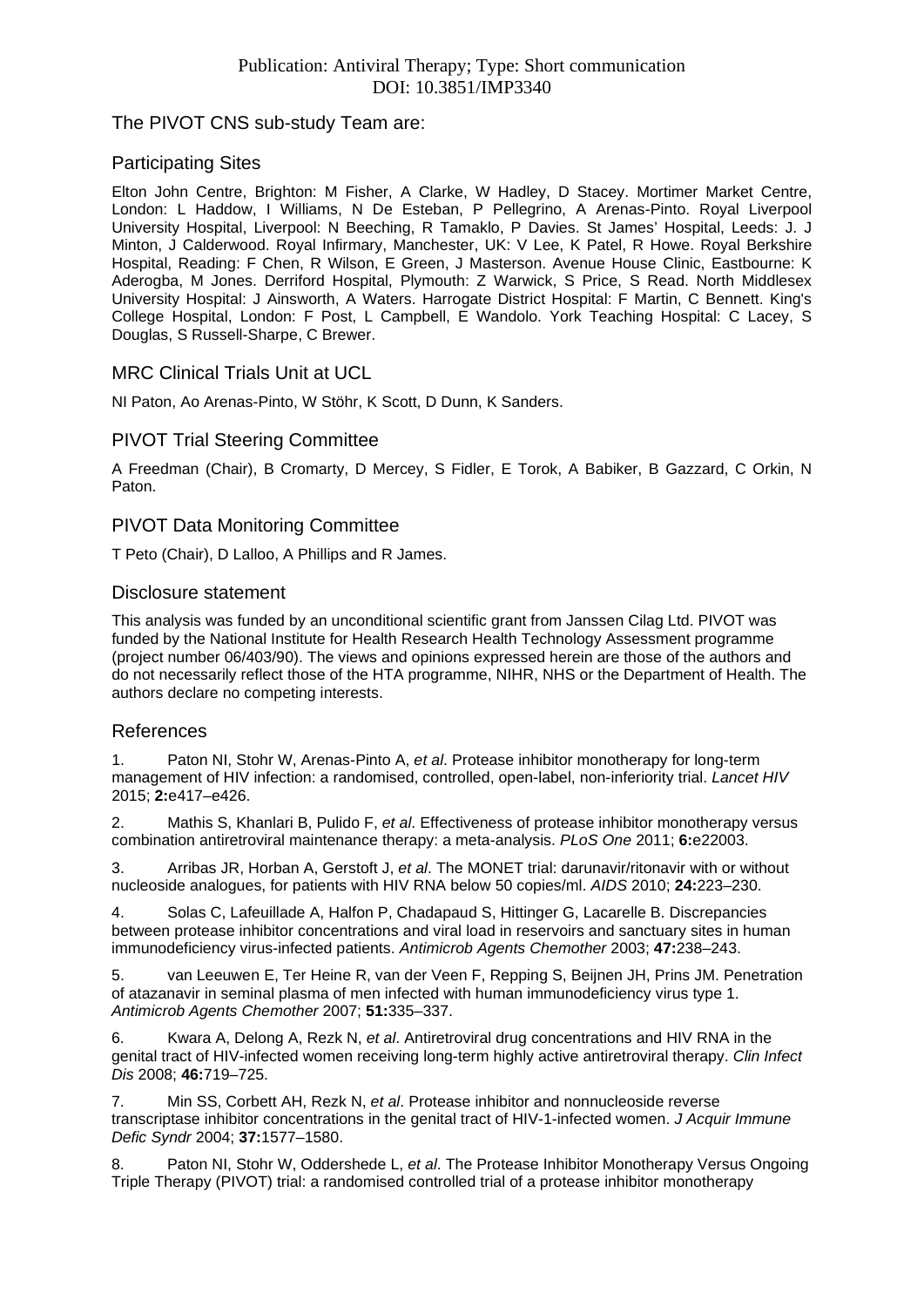strategy for long-term management of human immunodeficiency virus infection. *Health Technol Assess* 2016; **20:**1–158.

9. Else L, Watson V, Tjia J, *et al*. Validation of a rapid and sensitive high-performance liquid chromatography-tandem mass spectrometry (HPLC-MS/MS) assay for the simultaneous determination of existing and new antiretroviral compounds. *J Chromatogr B Analyt Technol Biomed Life Sci* 2010; **878:**1455–1465.

10. Bunupuradah T, Bowonwattanuwong C, Jirajariyavej S, *et al*. HIV-1 genital shedding in HIVinfected patients randomized to second-line lopinavir/ritonavir monotherapy versus tenofovir/lamivudine/lopinavir/ritonavir. *Antivir Ther* 2014; **19:**579–586.

11. Torres-Cornejo A, BenMarzouk-Hidalgo OJ, Viciana P, Sanchez B, Lopez-Ruz MA, Lopez-Cortes LF, et al. Protease inhibitor monotherapy is effective in controlling human immunodeficiency virus 1 shedding in the male genital tract. Clin Microbiol Infect. 2016;22 [1]:98 e7- e10.

12. Taylor S, Sadiq ST, Weller I, *et al*. Drug-resistant HIV-1 in the semen of men receiving antiretroviral therapy with acute sexually transmitted infections. *Antivir Ther* 2003; **8:**479–483[.](https://www.ncbi.nlm.nih.gov/entrez/query.fcgi?cmd=Retrieve&db=PubMed&list_uids=14640396&dopt=Abstract)

13. Johnson LF, Lewis DA. The effect of genital tract infections on HIV-1 shedding in the genital tract: a systematic review and meta-analysis. *Sex Transm Dis* 2008; **35:**946–959.

14. Grignolo S, Bruzzone B, Gabbi L, *et al*. Vaginal HIV-1 shedding among HIV-1 infected women in the current era of combined antiretroviral therapy: A cross sectional study. *Virulence* 2017; **8:**101– 108.

15. Else LJ, Taylor S, Back DJ, Khoo SH. Pharmacokinetics of antiretroviral drugs in anatomical sanctuary sites: the male and female genital tract. *Antivir Ther* 2011; **16:**1149–1167.

16. Cottrell ML, Srinivas N, Kashuba AD. Pharmacokinetics of antiretrovirals in mucosal tissue. *Expert Opin Drug Metab Toxicol* 2015; **11:**893–905.

17. Rittweger M, Arasteh K. Clinical pharmacokinetics of darunavir. *Clin Pharmacokinet* 2007; **46:**739–756.

18. Brown KC, Patterson KB, Jennings SH, *et al*. Single- and multiple-dose pharmacokinetics of darunavir plus ritonavir and etravirine in semen and rectal tissue of HIV-negative men. *J Acquir Immune Defic Syndr* 2012; **61:**138–144.

19. Kalichman SC, Pellowski J, Turner C. Prevalence of sexually transmitted co-infections in people living with HIV/AIDS: systematic review with implications for using HIV treatments for prevention. *Sex Transm Infect* 2011; **87:**183–190.

20. Storim J, Verheyen J, Wolff E, *et al*. Antiretroviral therapy suppresses rectal HIV-RNA shedding despite inflammation in MSM with rectal C. trachomatis and N. gonorrhoeae infections-a cross-sectional, single-center study. *Sex Transm Infect* 2018[.](https://www.ncbi.nlm.nih.gov/entrez/query.fcgi?cmd=Retrieve&db=PubMed&list_uids=29431149&dopt=Abstract)

21. Stohr W, Dunn DT, Arenas-Pinto A, *et al*. Factors associated with virological rebound in HIVinfected patients receiving protease inhibitor monotherapy. *AIDS* 2016; **30:**2617–2624.

# Figure

Figure 1. Protease Inhibitor concentration (PI-mono and triple therapy groups combined)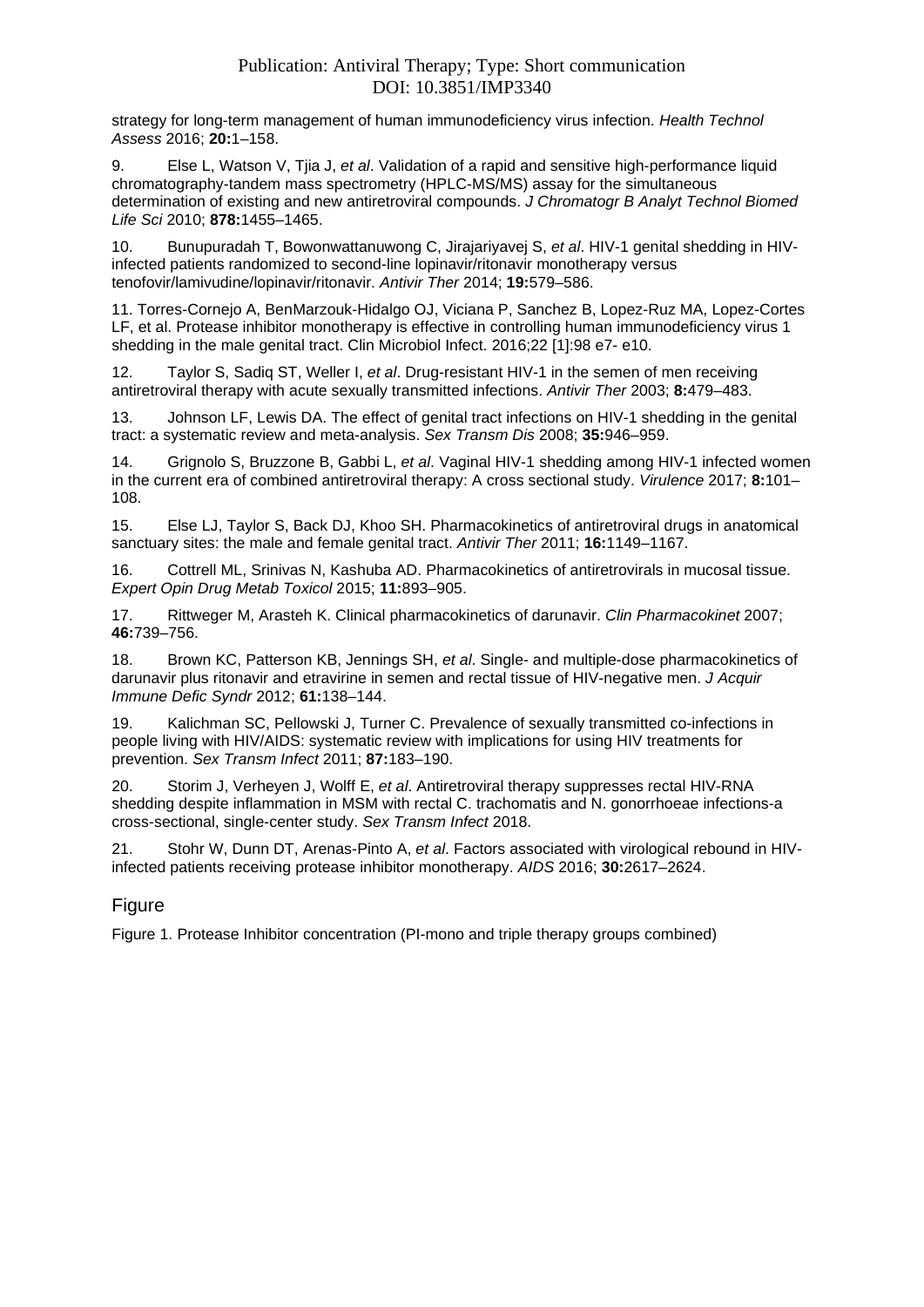| Table. Study population                       |                |             |              |
|-----------------------------------------------|----------------|-------------|--------------|
|                                               | <b>PI-mono</b> | <b>OTT</b>  | <b>TOTAL</b> |
|                                               | $(n=43)$       | (n=42)      | (n=85)       |
| Sex, n (%)                                    |                |             |              |
| Male                                          | 34 (79.1)      | 33 (78.6)   | 67 (78.8)    |
| Female                                        | 9(20.9)        | 9(21.4)     | 18 (21.2)    |
| Age in years at main study entry              |                |             |              |
| Median (IQR)                                  | 45 (41, 49)    | 46 (39, 50) | 46 (40, 49)  |
| ART at the time of the sub-study visit, n (%) |                |             |              |
| 2NRTI/1NNRTI                                  | 5              | 25          | 30           |
| 2NRTI/1PI/r                                   | 5              | 16          | 21           |
| ATV/r                                         | $\overline{2}$ | 0           | 2            |
| DRV/r                                         | 30             | 1           | 31           |
| LPV/r                                         | 1              | 0           | 1            |
| Sexually Transmitted Infections, n (%)        |                |             |              |
| Screened for                                  | 24 (55.8)      | 26 (61.9)   | 50 (58.8)    |
| Diagnosed with                                | 3(7.0)         | 1(2.4)      | 4 (4.7)      |
| <b>Genital secretions, n</b>                  |                |             |              |
| Semen                                         | 28             | 29          | 57           |
| Rectal                                        | 34             | 27          | 61           |
| Vaginal                                       | 9              | 9           | 18           |

PI-mono: PI monotherapy; OTT: Ongoing triple therapy